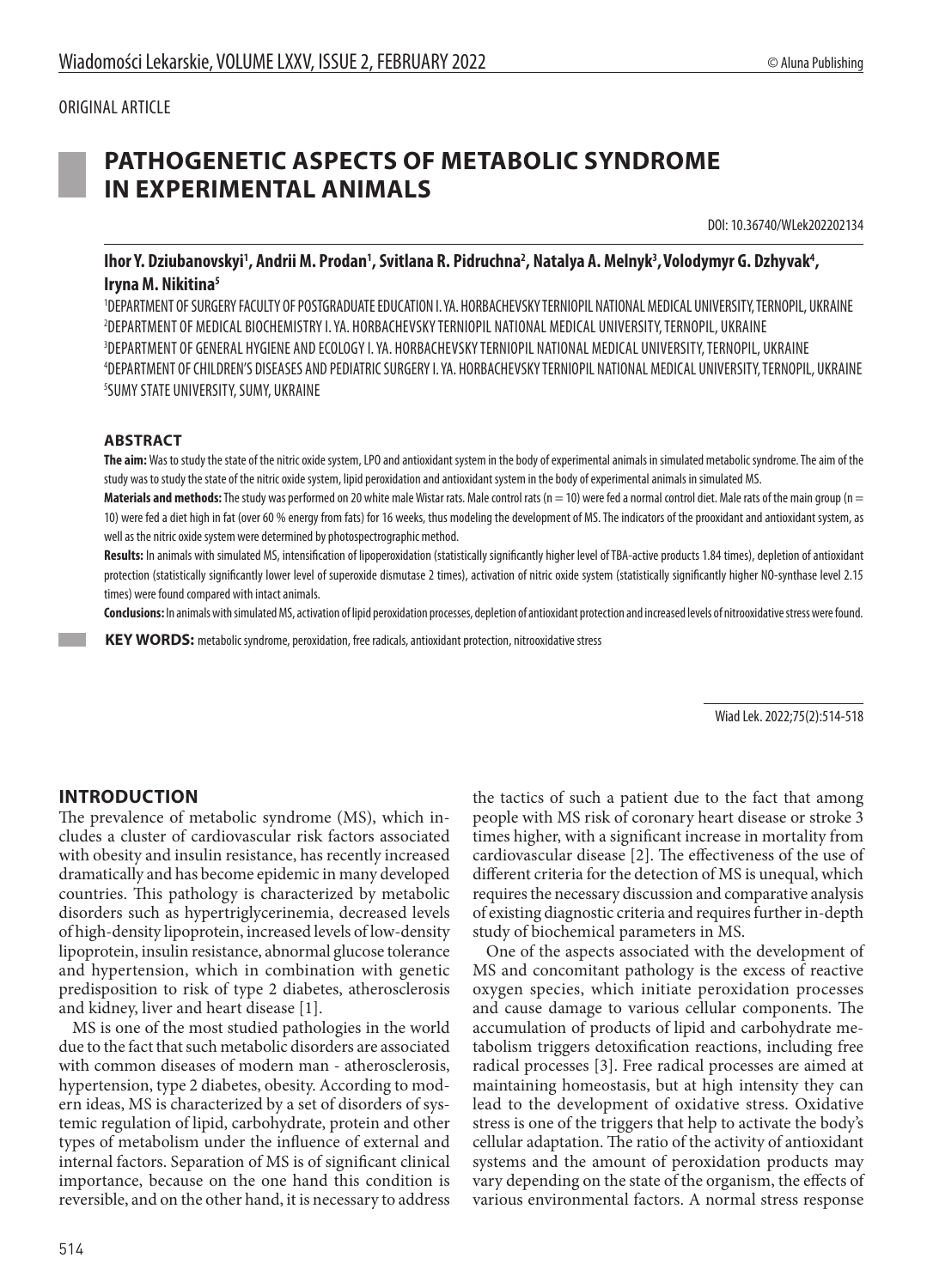may be accompanied by a short-term increase in reactive oxygen species. This is due to the reaction of adaptation of the organism in extreme conditions, in which reactive oxygen species play the role of secondary messengers, participating in the transmission of signal transduction, in the expression of a number of genes. The result is a timely mobilization of antioxidant protection, which reduces the level of reactive compounds, thereby preventing the manifestations of their toxic effects [4]. The toxic effect of reactive oxygen species is manifested in conditions of oxidative stress, which is accompanied by a sharp intensification of free radical processes and a decrease in the activity of antioxidant protection. Intensification of free radical processes and the development of oxidative stress is one of the pathogenetic links of many diseases, including cardiovascular, inflammatory, and aging. There are many works devoted to the study of free radical oxidation in various pathological conditions. However, data on the development of oxidative stress in MS is clearly insufficient, and this applies primarily to studies of the activity of antioxidant enzymes [5].

Another, no less important aspect of research in the pathogenesis of MS is the study of the role of mediators of intercellular interaction, which include nitric oxide and its metabolites. Nitric oxide is a universal regulator of various biochemical processes. Previously, the role of nitric oxide was associated only with inflammation, but it is involved in many physiological and pathophysiological reactions of the body, including pure apoptosis reactions. Nitric oxide and its metabolites are essential in the development of complications of MS. It is known that MS is accompanied by endothelial dysfunction, which is characterized by increased production of nitric oxide. Therefore, the increased attention of researchers is focused on this problem. Insufficient or excessive production of nitric oxide characterizes the presence of endothelial dysfunction, which is associated with a violation of the antioxidant system under the action of free radical oxidation [6]. This phenomenon is a major risk factor for the occurrence and complication of various diseases, including MS.

It is known that nitric oxide can cause both protective and damaging effects. It plays a significant role in the processes that regulate the production of free radicals. Its molecule itself as one of the reactive forms of oxygen is involved in the initiation of oxidative stress, which has independent antioxidant properties. However, the pathogenetic mechanisms that explain the role of nitrooxidative stress, lipid peroxidation (LPO) processes, the state of the antioxidant system in the development of MS and its complications have not been fully studied [8]. There are no clear criteria that would allow to have an idea of the course of this pathology, to allow to predict the course of the disease and to prevent undesirable consequences. Equally important is the search for effective, low-cost and prognostically successful methods of treating MS.

Thus, the role of nitric oxide activity, LPO processes, antioxidant enzymes in the pathogenesis of systemic disorders in MS remains unclear.

#### **THE AIM**

The aim of the study was to study the state of the nitric oxide system, LPO and antioxidant system in the body of experimental animals in simulated MS.

#### **MATERIALS AND METHODS**

The study was performed on 20 white male Wistar rats weighing 200–250 g (age 9–10 weeks), which were kept in standard vivarium conditions (air temperature:  $(22 \pm 2)$ ) ° C, humidity - 30-60 %, light / dark cycle: 12/12 hours). Male control rats ( $n = 10$ ) were fed a normal control diet. Male rats of the main group ( $n = 10$ ) were fed a diet high in fat (over 60 % energy from fat) for 16 weeks [9], thus modeling the development of MS.

At the end of the experiment, the animals were decontaminated by decapitation under thiopental anesthesia. The experiment complied with the requirements of the European Convention for the protection of vertebrate animals used for research and other scientific purposes (Strasbourg, 1986) and the European Union Directive 2010/10/63 EU on animal experiments. The Commission on Bioethics of Ternopil National Medical University named after I. Gorbachevsky (Prototol No. 12 of November 4, 2020) did not find any violations of moral and ethical norms during this study.

Determination of the content of TBA-active products (TBA-AP) was performed using the photospectrographic method. The principle of the method is the ability of secondary products of lipid peroxidation, namely malonic dialdehyde, when interacting with thiobarbituric acid (TBA) at high temperatures in an acidic environment to form a colored complex, the intensity of which is directly proportional to the content of TBA-active products (TBA-AP). Studies have been performed in and serum [10]. The content of TBK-AP was expressed in μmol / l serum.

The level of *ceruloplasmin* (CP) was also determined by photospectrographic method [11]. Principle of the method: oxidation of p-phenylenediamine in the presence of ceruloplasmin leads to the formation of colored products. The amount of ceruloplasmin is proportional to the intensity of the color. The study was subjected to blood serum without traces of hemolysis. The result was expressed in mg / l.

The principle of the method [12] for determining the activity of *catalase* (CT) is based on the ability of hydrogen peroxide to form a stable colored complex with ammonium molybdate. The study was subjected to blood serum. Catalase activity was determined by photospectrometric method and expressed in mcat / l.

The principle of the method for determining the content of *reduced glutathione* (GSH) is that the interaction of 5,5'-dithiobis2-nitrobenzoic acid (Elman's reagent) with free SN groups of reduced glutathione forms a thionitrophenyl anion, the amount of which is directly proportional to the group content of S [13]. The concentration of reduced glutathione in serum was expressed in mmol / l.

The *total antioxidant activity* of blood serum (TAA) was determined by photospectrographic method. The principle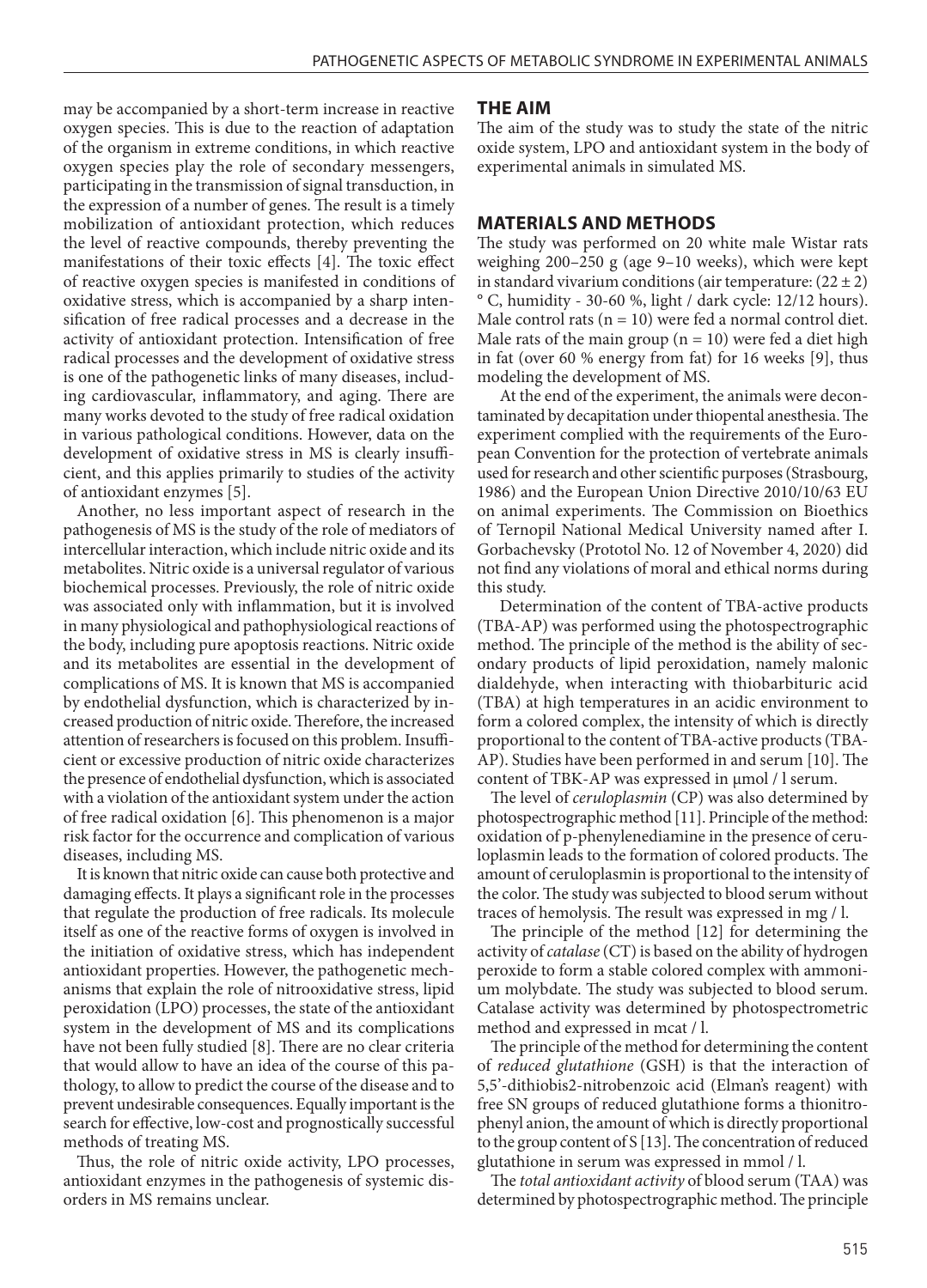| <b>Indicator</b> | <b>Groups of animals</b>       |                                 |
|------------------|--------------------------------|---------------------------------|
|                  | <b>Intact rats</b><br>$(n=10)$ | <b>Rats with MS</b><br>$(n=10)$ |
|                  | Blood plasma                   |                                 |
| CP, mq / I       | $302,1 \pm 14,9$               | $634,5 \pm 25,2*$               |
| $CT$ , mcat / I  | $0,88 \pm 0,04$                | $2,03\pm0,78*$                  |
| TSH, mmol / I    | $3,90\pm0.29$                  | $2,03\pm0,18*$                  |
| TAA, %           | 59,43±4,09                     | $32,65 \pm 2,36*$               |
| TBA-AP, µmol / l | 8,50±0,49                      | $15,76 \pm 1,09*$               |
|                  | Liver                          |                                 |
| SOD, units / q   | $0.77 + 0.04$                  | $0.36 \pm 0.03*$                |

**Table I.** Indicators of prooxidant-antioxidant system in the serum of experimental rats (M±m)

Note: \* - statistically significant significance of the difference between indicators compared with the control group.

of the method is the ability of TAA to inhibit the formation of peroxidation products in the homogenate of the rat brain [14]. TAA was expressed in%.

*Superoxide dismutase* (SOD) activity was also determined by photospectrographic method [15]. Liver tissue homogenate was taken for the study. The activity of the enzyme was determined by its ability to inhibit the recovery of nitrotetrazolium blue. The percentage of inhibition was expressed in units / g.

The total content of *nitrates and nitrites* was determined by the Griss method after reduction of nitrates to nitrites with cadmium [16]. Calculations were performed according to the calibration schedule, using sodium nitrite as a standard. The content of nitrates and nitrites was expressed in mmol / l of blood serum.

The total activity of *NO-synthase* (NOS) in blood serum was determined colorimetrically by the amount of nitrates and nitrites formed in the incubation medium [17]. The amount of nitrates and nitrites formed was determined as described below.

Statistical processing of the obtained research results was processed using the software Excel («Microsoft», USA) and Statisticav.10.1. (Statsoft, USA), by the method of variation statistics using the Mann-Whitney U-test and the Student's test. Changes at p <0.05 were considered statistically significant.

### **RESULTS**

We have established a tendency to intensify lipoperoxidation processes and reduce the protective resources of antioxidant protection. Statistically significantly higher indicators of the content of TBA-AP in the serum of animals with simulated MS were established. As the results of our studies showed, the level of TBA-AP increased statistically significantly 1.84 times in animals with simulated MS (Table 1). There were also statistically significantly lower activity rates of SOD, TAA, and the level of SH-groups in the studied animals with simulated MS compared with intact animals. However, the content of CP and CT activity in our experiment increased. Thus, we found an increase in the content of CP in the blood plasma of animals with simulated MS in 2.1 times compared with the control group of animals. CT activity increased statistically significantly in the study group of animals by 2.3 times compared with the control. At the same time, in our experiment, the activity of SOD (2 times), TAA (1.8 times) and the content of GSH (1.9 times) decreased statistically significantly. This is apparently due to the depletion of the pool of antioxidant enzymes and the negative course of MS in experimental animals. The obtained data show that experimental MS contributes to oxidative and nitrooxidative stress, depletion of the antioxidant defense system.

When evaluating nitric oxide parameters, we recorded the development of endothelial dysfunction in rats with



**Fig. 1.** Concentration of nitrates and nitrites (NOx) in the serum of experimental rats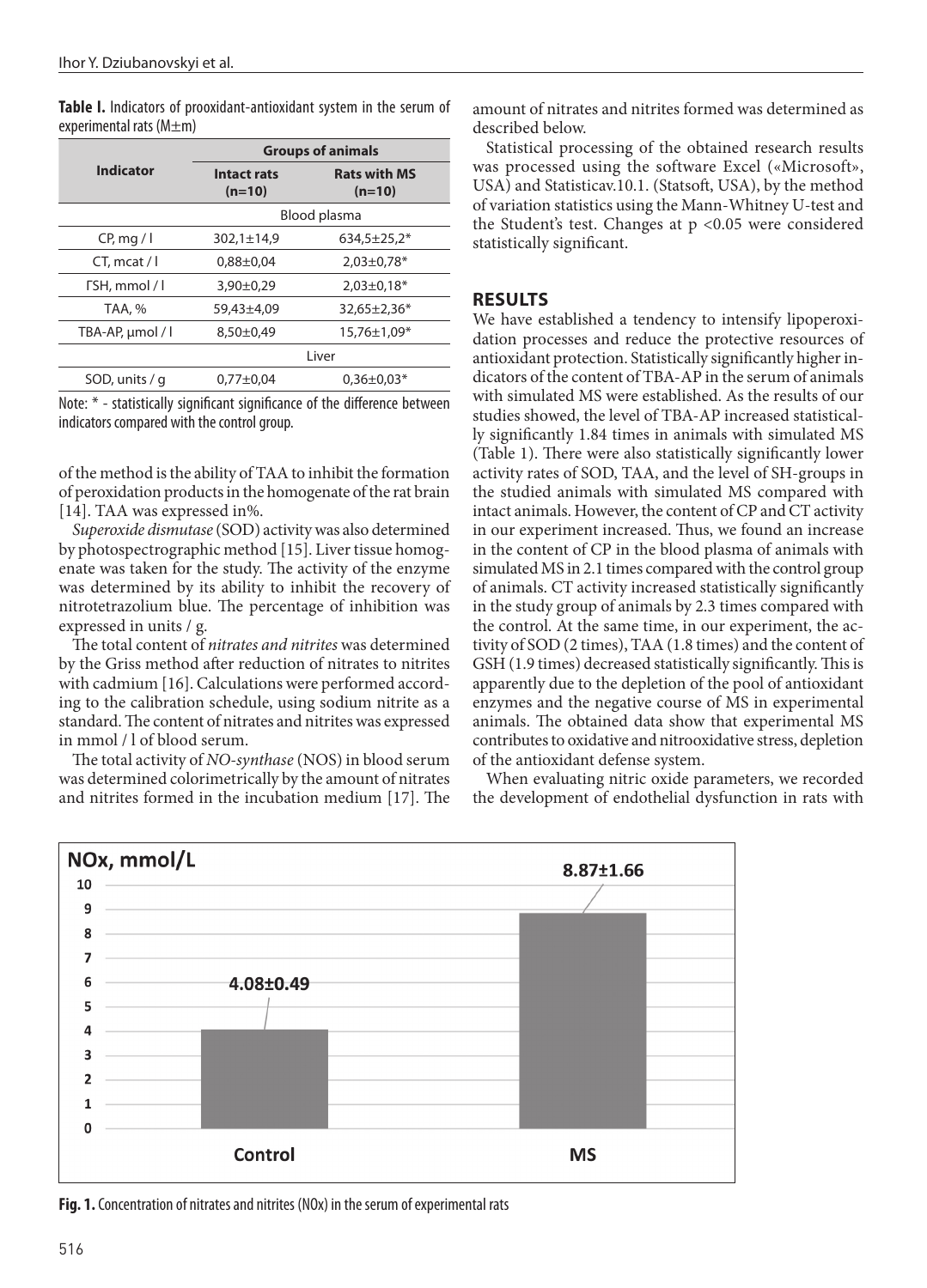

**Fig. 2.** Indicators of NO-synthase activity in the liver of experimental rats

simulated MS. There was a statistically significant increase in the concentration of nitrates and nitrites (NOx) in the serum of rats with experimental MS in 2 times compared with the control (Fig. 1).

We also found an increase in NO-synthase activity in the liver homogenate of animals by 2.15 times (Fig. 2). It is obvious that the increase in total NO-synthase activity registered by us is a consequence of activation of the inducible form of this enzyme, and the obtained fact of increase of nitrates and nitrites in blood serum of animals with the simulated metabolic syndrome is a consequence of excessive formation of nitric oxide and NOS. quickly converted to NOx.

Thus, the dynamics of the indicators established by us testifies to the development of nitrooxidative stress and imbalance in the prooxidant-antioxidant system in rats with simulated MS.

#### **DISCUSSION**

The obtained data show that experimental MS contributes to oxidative and nitrooxidative stress, depletion of the antioxidant defense system. We obtained data increasing the concentration of nitrates and nitrites (NOx) in the serum of rats by 2 times and increasing the activity of NO synthase in the liver homogenate of animals by 2.15 times with experimental MS compared with the control. It is obvious that the registered increase in the total activity of NO synthase is a consequence of activation of the inducible form of this enzyme, and our increase in nitrates and nitrites in the serum of animals with simulated MS is a consequence of excessive formation of nitric oxide and-NOS, which is unstable molecule and rapidly converted to NOx. At the same time, the products of partial oxygen reduction - superoxide-anion-radical - accumulate in the inflammatory focus [11-19]. In MS, high levels of NO in the body lead to interaction with the superoxide anion radical and the release of peroxynitrite anion, which in turn damages the vascular endothelium, which promotes the oxidation of lipids in cell membranes. In the presence of peroxynitrite or its breakdown products, thiol radicals of glutathione are formed, as a result of which the latter of the antioxidant is converted into a prooxidant, thereby initiating the processes of lipid peroxidation. In animals with experimental MS there is an increase in TBA-AP in 1.84 times.

Our data are consistent with the results of a number of studies, which found that in MS conditions there is increased activity of lipoperoxidation, and the oxidative stress that develops acts as an important pathogenetic mechanism of dysregulatory changes in metabolism. Changes in the prooxidant-antioxidant system under experimental MS can also contribute to the progression of metabolic disorders that are accompanied by the accumulation of lipids in cells [20]. Accordingly, free radical oxidation of lipids leads to increased levels of free fatty acids, triglycerides, cholesterol. It is known that the products formed in the intermediate stages of the peroxide cascade, in particular ketodienes and conjugated trienes, have a higher thermodynamic stability, as a result of which they are the initiators of numerous damaging effects at the level of biomembranes [21].

We can predict that the excessive accumulation of toxic products of lipoperoxidation obtained by us may further exacerbate existing damage, preceded by the appearance of more significant shifts in metabolism in MS. Overall antioxidant status is a limiting factor in the increased intensity of LPO. Activation of LPO processes leads to an imbalance in the antioxidant defense system, which deepens the development of complications in MS.

The most common in the literature data is the assessment of the intensity of free radical processes on the concentration of products of intermediate and final peroxidase catalysis: malonic dialdehyde, diene conjugates, ketodienes and trienes. The antioxidant system is studied by the activity of enzymes - SOD, CT, and indicators of non-enzymatic system of antioxidant protection - the content of GHS (SH-groups) [22].

According to the results of our own research, we have obtained data that are consistent with data from domestic and foreign studies. In particular, there is a tendency to intensify LPO processes and to reduce the protective resources of antioxidant protection. There were statistically significantly higher indicators of the content of TBA-AP, as well as statistically significantly lower indicators of activity of SOD, TAA, and the level of SH-groups in the studied animals with simulated MS compared to intact animals. However, the content of CP and CT activity in our experiment increased. Thus, we found an increase in the content of CP in the plasma of animals with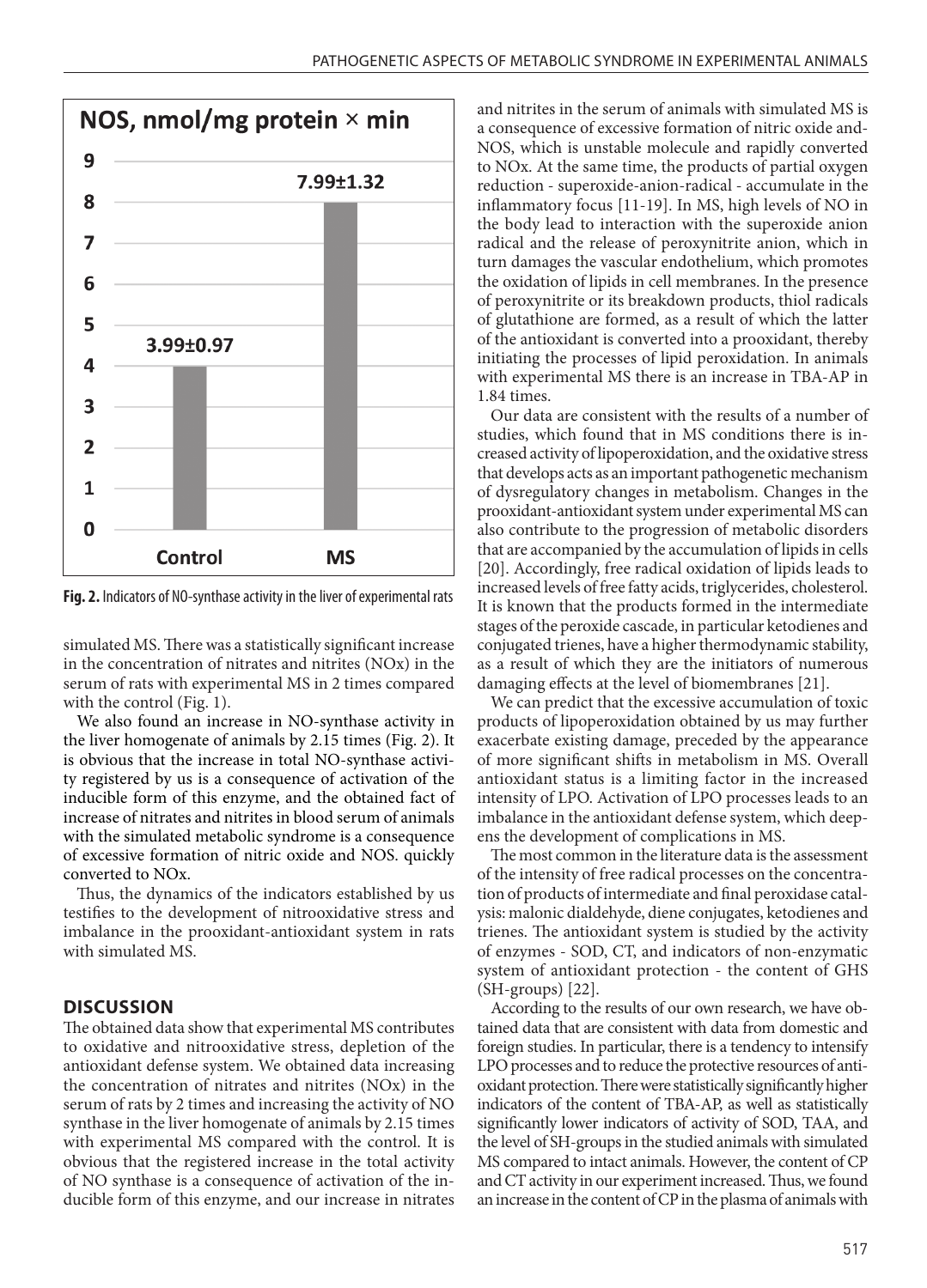simulated MS in 2.1 times compared with the control group of animals, which may be due to the fact that the specific SOD activity of ceruloplasmin in rats is associated with an additional site for copper ion binding in this enzymes [23-24]. Since CP is to some extent able to inhibit the respiratory explosion of neutrophils due to SOD activity, it can be assumed that this mechanism of protection against oxidative stress associated with inflammation in animals with MS is more pronounced.

Also in our study, we found an increase in catalase activity in animals with MS in 2, 3 times compared with the control group of animals. The increase in the activity of the studied enzyme is associated with the inclusion of compensatory mechanisms of the antioxidant defense system. However, in our experiment, the activity of SOD (2 times), TAA (1.8 times) and the content of GHS (1.9 times) was statistically significantly reduced, which is obviously associated with the depletion of the pool of antioxidant enzymes and negative course of MS in experimental animals.

Under the conditions of our experiment, the level of free radical oxidation and inhibition of antioxidant complexes increased, which leads to the accumulation of free radicals in the serum of animals with simulated MS. In general, the presence of inflammation, hypoxia and oxidative stress enhances the synthesis of cytokines that express inducible NO-synthase, and the latter generates high levels of NO production. Changes in the processes of LPO, the state of antioxadants, the intensity of nitric oxide formation cause the development of MS [25- 26]. Therefore, the question of studying the intensity of the course of pathological free radical oxidation, which causes a violation of the integrity of the vascular endothelium in MS, remains relevant. Studies confirm the fact that the activity of free radical reactions contributes to severe vascular endothelial cell dysfunction. In turn, it plays a leading role in the violation of vascular tone and the development of atherosclerotic lesions of the arteries. In this regard, the endothelium, its functions and correction of their disorders require new searches for their correction and prevention of complications of MS [27-28]. Thus, the results indicate the important role of nitrooxidative stress, activation of lipoperoxidation processes, disturbances in the system of pro- and antioxidant protection in the formation and progression of MS and the need to seek its surgical correction.

# **CONCLUSIONS**

In animals with simulated metabolic syndrome, activation of lipid peroxidation processes (at a statistically significantly higher level of TBA-AP), depletion of antioxidant protection (at a statistically significantly lower level of SOD) and an increase in nitrooxidative stress (at a statistically significantly higher level of nitric oxide) were found. These disorders are due to the deepening of metabolic imbalance in the development of metabolic syndrome.

# **REFERENCES**

1. Ilkun O, Boudina S. Cardiac Dysfunction and Oxidative Stress in the Metabolic Syndrome: an Update on Antioxidant Therapies. Current Pharmaceutical Design 2013; 19(27):4806–4817.

- 2. Kábelová A, Malínská H, Marková I, Oliyarnyk O, Chylíková B, Šeda O. Ellagic Acid Affects Metabolic and Transcriptomic Profiles and Attenuates Features of Metabolic Syndrome in Adult Male Rats. Nutrients 2021; 13(3):804. doi: 10.3390/nu13030804
- 3. Dzubanovsky IY, Pidruchna SR, Melnyk NA, Andreychyn SM, Vervega BM, Nychyk NA. Dynamics of Cytokine Profile Indicators Changes in Animals with Acute Generalized Peritonitis on the Background of Diabetes Mellitus Journal of medicine and life 2020; 13(3):404–409.
- 4. Ofosu FK, Mensah DF, Daliri EB, Oh DH. Exploring Molecular Insights of Cereal Peptidic Antioxidants in Metabolic Syndrome Prevention. Antioxidants (Basel) 2021; 10(4):518. doi: 10.3390/antiox10040518
- 5. Pidruchna SR, Benedyct VV, Piatnochka VI, Melnyk NA, Mykhailivna Zakharchuk U. Changes of pro- and antioxidant indicators in experimental animals under acute small bowel obstructions. Journal of medicine and life 2021; 14(1):32–36. doi: 10.25122/ jml-2020-0066.
- 6. Castrejón-Téllez V, Villegas-Romero M, Rubio-Ruiz ME et al. Effect of a Resveratrol/Quercetin Mixture on the Reversion of Hypertension Induced by a Short-Term Exposure to High Sucrose Levels Near Weaning and a Long-Term Exposure That Leads to Metabolic Syndrome in Rats. International Journal of Molecular Sciences 2020; 21(6):2231. doi: 10.3390/ijms21062231
- 7. Pidruchna SR, Melnyk NA, Mochulska O, Horishniy IM, Sheremet MI. Dynamics of indicators of cellular immunity in conditions of acute generalized peritonitis in rats. Biointerface Research in Applied Chemistry. 2019; 6:4663-4666. https://doi.org/10.33263/ BRIAC96.663666
- 9. Farhangi MA. Dietary total antioxidant capacity significantly interacts with 6-P21 rs2010963 gene polymorphisms in terms of cardio-metabolic risk factors in patients with metabolic syndrome. BMC Research Notes. 2020; 13: 145. doi: 10.1186/s13104-020- 04993-8
- 10. Modeling of metabolic syndrome of different genesis in experimental animals (guidelines). State Institution «Institute of Endocrine Pathology. V. Ya. Danilevsky of the National Academy of Medical Sciences of Ukraine «. Kharkiv 2019:10.
- 11. Andreeva LI, Kozhemyakin LA, Kishkun AA. Modification of the method for determination of lipid peroxides in the test with thiobarbituric acid. Lab. case, vol 11, 1988:41-43.
- 12. Kolb VG, Kamyshnikov VS. Handbook of Clinical Chemistry. Minsk, Belarus. 1982: 311.
- 13. Korolyuk MA, Ivanova LI, Mayorova IG at al. A method for determining catalase activity. Laboratory work. vol 11, 1988:16-18.
- 14. Stock J, Gutteridge JM, Sharp RJ, Dormandy TL. Assay using brain homogenate for measuring the antioxidant activity of biological fluids. Clinical science and molecular medicine 1974; 47(3):215-22. doi: 10.1042/cs0470215.
- 15. Chevari S, Chaba I, Sekey J. The role of superoxide dismutase in the oxidative processes of the cell and the method of determination in biological materials Laboratory work, vol 11, 1985:678–681.
- 16. Ridnour L, Sim JE, Hayward MA et al. A spectrophotometric method for the direct detection and quantitation of nitric oxide, nitrite, and nitrate in cell culture media. Analytical Biochemistry 2000; 281(2):223-9. doi: 10.1006/abio.2000.4583.
- 17. Stuehr DJ, Kwon NS, Nathan CF, Griffith OW, Feldman PL, Wiseman J. N omega-Hydroxy-L-arginine is an intermediate in the biosynthesis of nitric oxide from L-arginine. Journal of Biological Chemistry 1991; 266(10):6259-63.